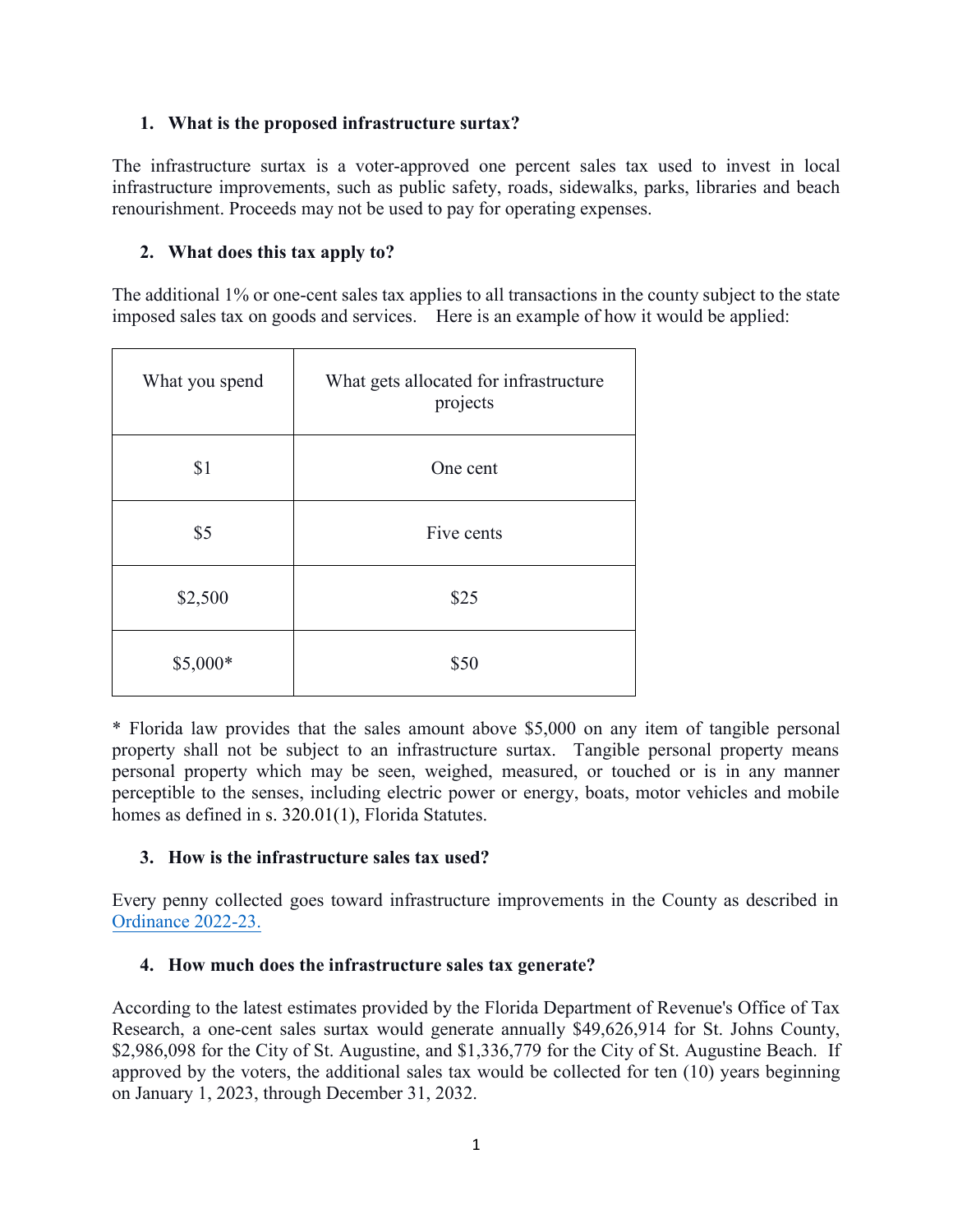## **5. How is a sales tax different from a property tax?**

Property taxes (ad valorem) are assessed based on property ownership. Sales taxes are generated from monetary transactions/purchases made in St. Johns County. Unlike property taxes, tourists and visitors to St. Johns County contribute to collecting the sales tax revenue by making eligible purchases in the County.

## **6. Are there items exempt from the sales tax?**

Yes. There are several exemptions, including certain groceries and prescription drugs. For a complete listing, view Florida Statute 212.08 at: [https://bit.ly/3x0TOvZ.](https://bit.ly/3x0TOvZ)

# **7. Who gets to vote for the sales tax?**

All registered voters in St. Johns County will have the opportunity to vote for the sales tax referendum in the 2022 general election on November 8, 2022. The additional sales tax will be approved if a majority of the people voting in the referendum vote in favor of it.

# **8. What future projects will these tax dollars fund?**

A list of potential projects was developed and presented to the St. Johns County Commission on Feb. 15, 2022. [View the list of potential projects.](http://www.sjcfl.us/media/Surtax-Potential-Projects-List.pdf)

# **9. Why does the County's Sales Tax Project List vary from the County's published Capital Improvement Plan?**

The County's Capital Improvement Plan (CIP) is a budgetary document intended to capture county departments' proposed capital projects with considerations including outstanding capital needs and anticipated funding availability within a five-year time frame.

The County's Sales Tax Project List is an example that strictly addresses the infrastructure backlog and deficiencies within the proposed ten-year surtax period. The list focuses exclusively on roads, public safety, parks and recreation, and libraries. The Sales Tax Project List also includes timely inflationary pressures on project costs that the CIP does not capture.

## **10. Can revenue from the sales tax be used to fund operating expenses such as staff?**

No. The revenue can be used to build a library, for example. Still, it cannot be used to pay for operating or maintaining the library or library staff.

## **11. Can the public provide input on projects if the St. Johns County Commission moves forward with the sales tax referendum?**

Yes. Suppose the Commission moves forward with the sales tax referendum. In that case, the County will publicly notice times, dates, and locations for public meetings and workshops.